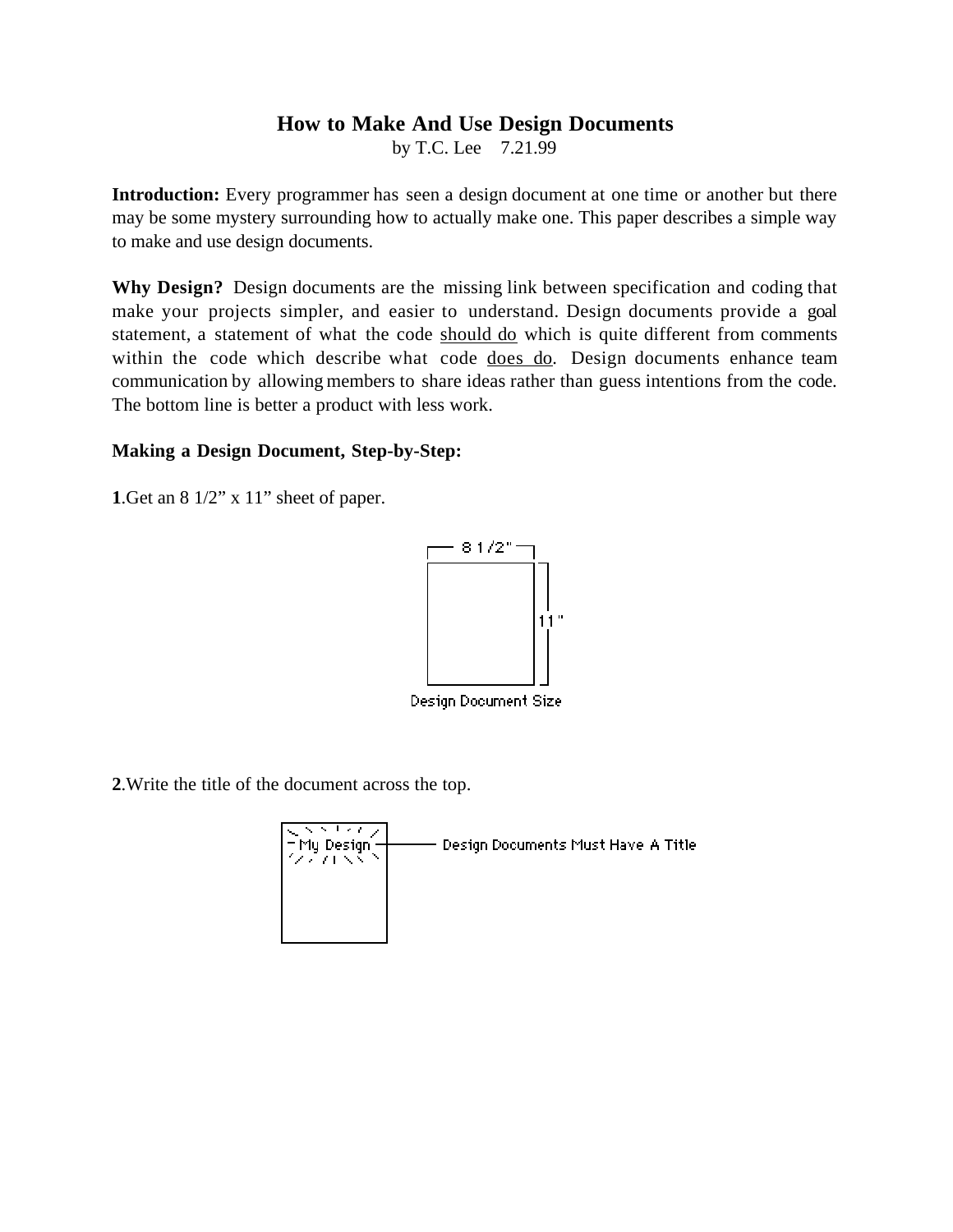**3**.Draw pictures and write words describing your idea anywhere on the page.



## **Done.**

You can track your design document using a scheme like the one described in [1].

**Tips For Communicating Effectively:** The purpose of a design document is to communicate the design idea that is in your mind to the mind of someone else, or maybe yourself at a later date, so you should make it as easy to understand as possible. Here are some points to remember:

**1. Complexity Rules:** The central problem is the complexity of the product being designed relative to the limited capacity of the human mind to grasp more than one thing at a time. You can see this in how many pennies you can count at a glance if you randomly arrange them on a table. This capacity for mentally grasping things varies from person to person and ranges from 3 to 7 items. Most people can grasp 5 items in a single frame of awareness.

**2. Concepts Simplify:** If you can form a concept that unifies many things into one thing you can extend the mental grasp of your reader. Concept formation is an instance of unit reduction, the process of replacing many things with one thing. [2]

**3. Divide and Conquer:** In abstract terms your job as designer essentially reduces to the problem of how to most economically organize and break up a system into simple chunks that can be easily grasped by the reader and put together again in his or her own mind.

In outline, you abstractly dismantle the machine, communicate the description in manageable chunks into the mind of the reader where he reassembles the parts into the whole concept that you have in your mind.

But there are a two basic ways that this can be done:

- a) Parts-to-Whole: Start with individual things and combine them with others, progressively reducing the number of units until you arrive at the system as a whole.
- b) Whole-to-Parts: First regard the system as a whole and progressively break it into parts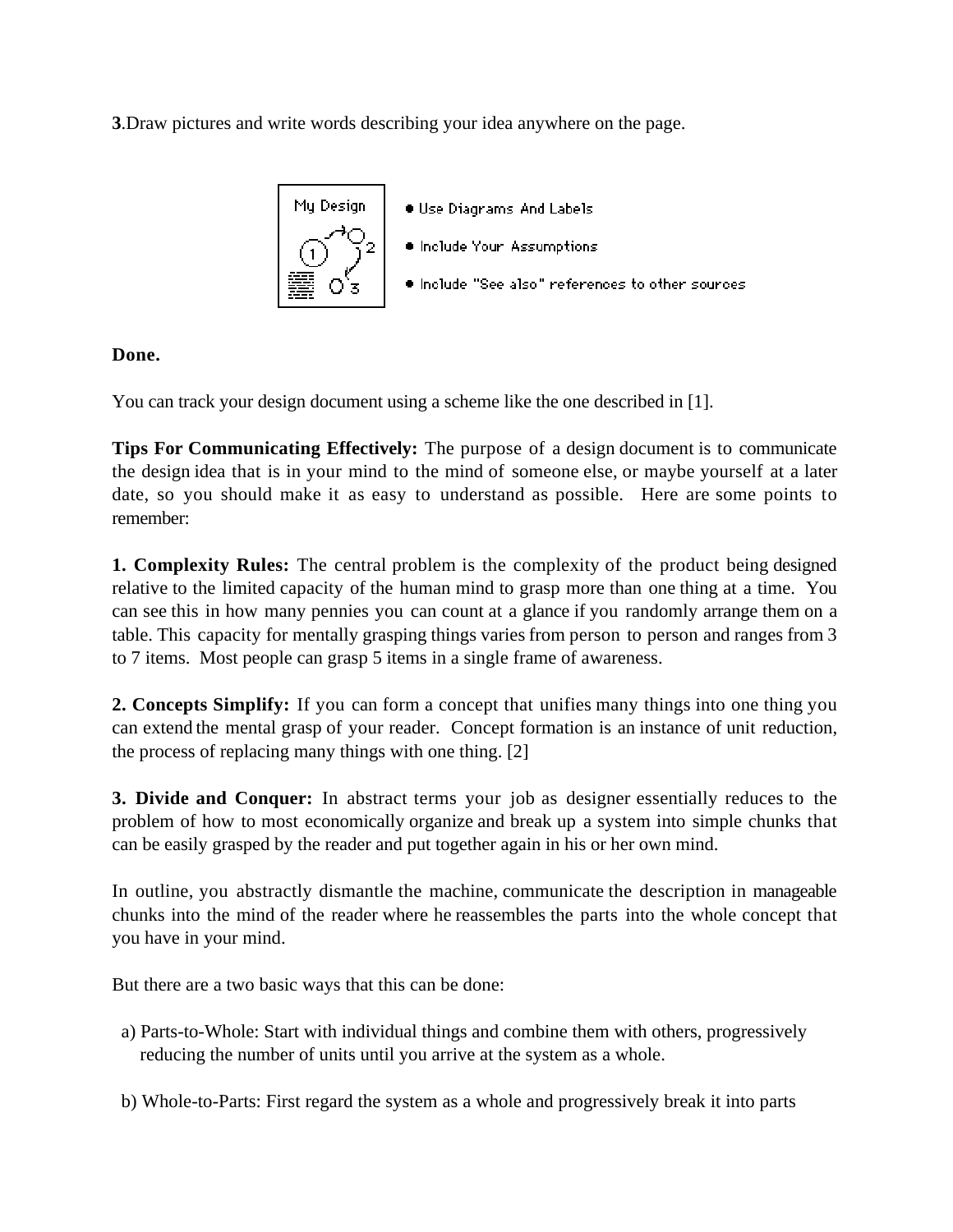until the simplest part is reached.

The choice of which method to use depends on the nature of the system being described. Some things are best described one way and other things are best described the other way.

In order to know which method to use ask this question: "Are the parts caused by the whole or is the whole causally determined by the parts?" Then follow the causal chain in the direction that it flows through the system.

For example, you need to specify the operation of a machine. Should you use Parts-to-Whole or the Whole-to-Parts method? Look to the nature of the thing. What kind of thing is a machine? Is it the kind of thing where the whole determines the parts or do the parts dictate the whole?

Let's think about it: A machine exists to perform a purpose, to solve some problem or achieve some end. A shoe making machine has the purpose of making shoes. The fitness of any particular machine to this specific purpose of making shoes can be used as the selection criteria used to sort through all possible configurations of machines. Various alternative solutions can be ranked as being better or worse at shoe making until ultimately one best machine format prevails.

The whole of the machine is thus determined by it's purpose not by the parts it happens to have. In fact the part configurations can vary widely but the whole of the machine must always be fixed to the purpose of making shoes.

Therefore the whole is primary and the parts are secondary because they can vary within limits and not matter to the end result.

Therefore the correct method to use for describing a machine is the Whole-To-Parts method.

The Whole-To-Parts method should be used generally for all man-made things and also for living beings because the purpose or goal serves to shape the means in both cases.

In the case of living things the mode of survival determines the adaptation of body form to the goal of living. Aristotle was the first to say form follows function in his biological writings and Darwin made a career out exploring this principle. [3]

The Parts-To-Whole method should be reserved for purely deterministic phenomenon like weather or the collision of gas molecules where the emergent properties of the whole are determined by the specific nature of the parts.

But where volition or choice enters into the formation of the system then the Whole-To-Parts method should always be used for explaining things because in such a system the end governs the means. [4]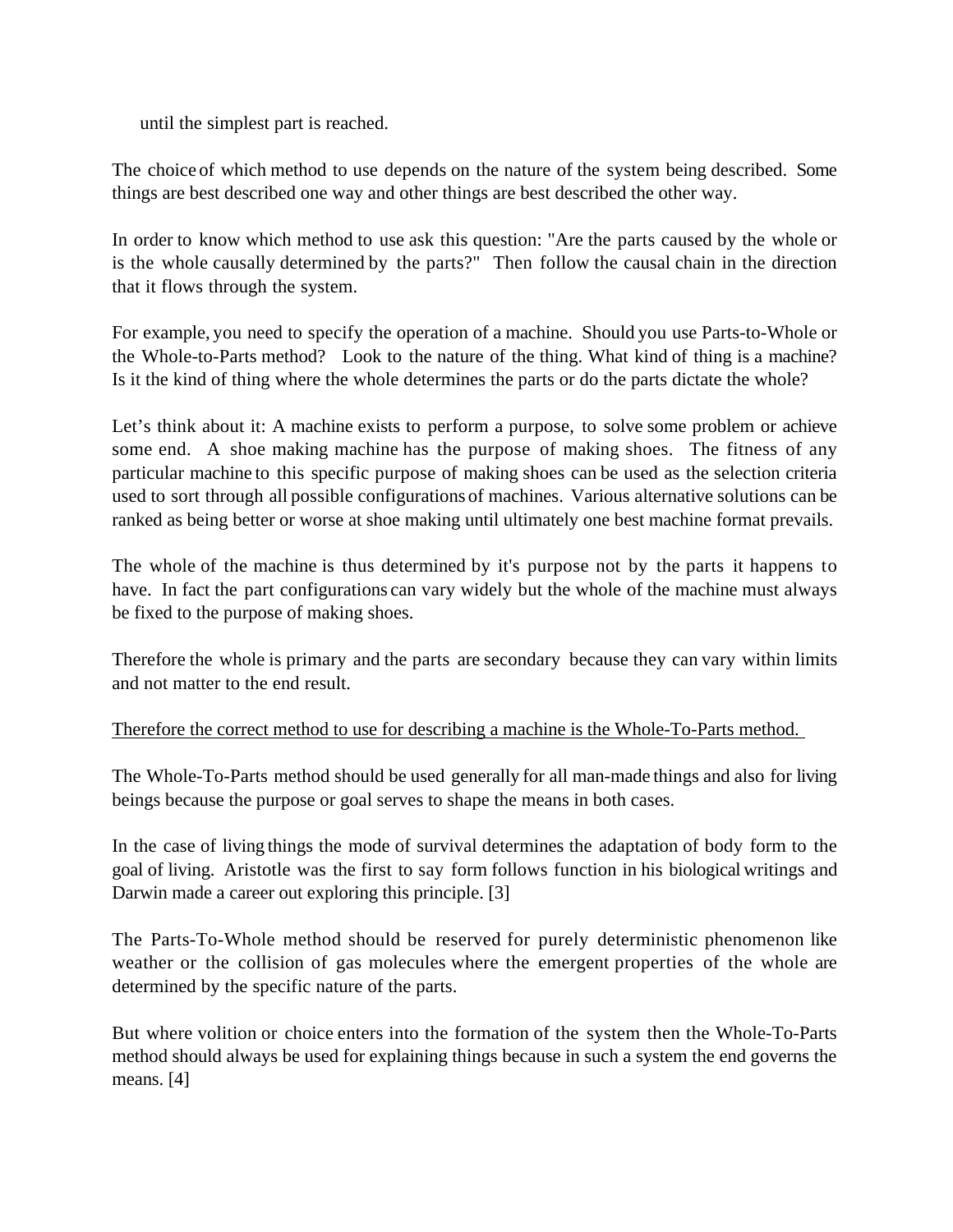The biggest benefit in correctly fitting the order of explanation to the nature of the system is that your ideas will always be presented in context which makes it easier on the reader to fit all the ideas together in his own mind as he learns them.

Otherwise, even if you break the system down into manageable chunks the reader won't know how to integrate them together once they get into his mind.

This practical tip is essential to technical writing: if you can only say one thing about a machine or part of a machine, say what it's purpose is. Purpose is the most essential attribute of a manmade object because it explains its reason for even existing, the end to which it is the means.

For example, the purpose of a car engine is to move a car. The purpose of the fuel injectors is to deliver fuel to the cylinders for combustion. The purpose of the exhaust pipe is to take away the by products of the combustion process.

Apply this decomposition-by-purpose from the whole successively down to the parts, naming explicitly the purpose of each sub-system. By the time you're done the reader will know exactly what you mean and why the machine works the way it does.

There are a few marks of good design writing: everyone should be able to read at least the first part of a good design document and get something out of it before it gets too specific for anyone but a specialist. That the paper starts with common knowledge and builds from there is a mark of good technical writing. [5]

That there are more words than numbers is another rough measure of the quality of design writing. The more words the better because words are generally more general than numbers which are specific by nature, although of course numbers are really just a special category of words.

**3. Diagrams Simplify:** Researchers on the Xerox Star project coined the term 'visual caching' for a technique that extends people's effective mental grasp. *"During conscious thought, the brain utilizes several levels of memory, the most important being the short-term memory. Many studies have analyzed the short-term memory and its role in thinking. Two conclusions stand out. (1) conscious thought deals with concepts in the short-term memory . . . and (2) the capacity of short-term memory is limited. . . . When everything being dealt with in a computer system is visible, the display screen relieves the load on the short-term memory by acting as a sort of 'visual cache.' Thinking becomes easier and more productive."* [6] The researchers found that by laying out many things on a page people could rapidly pick them up and drop them visually. This is the same effect that you get when you work with a paper and pencil to brainstorm about an idea. By using diagrams in your design document you can make use of this principle to communicate structures and relationships easily.

**4. Avoid Overloading Your Diagrams:** Keep your design diagrams simple with the focus on